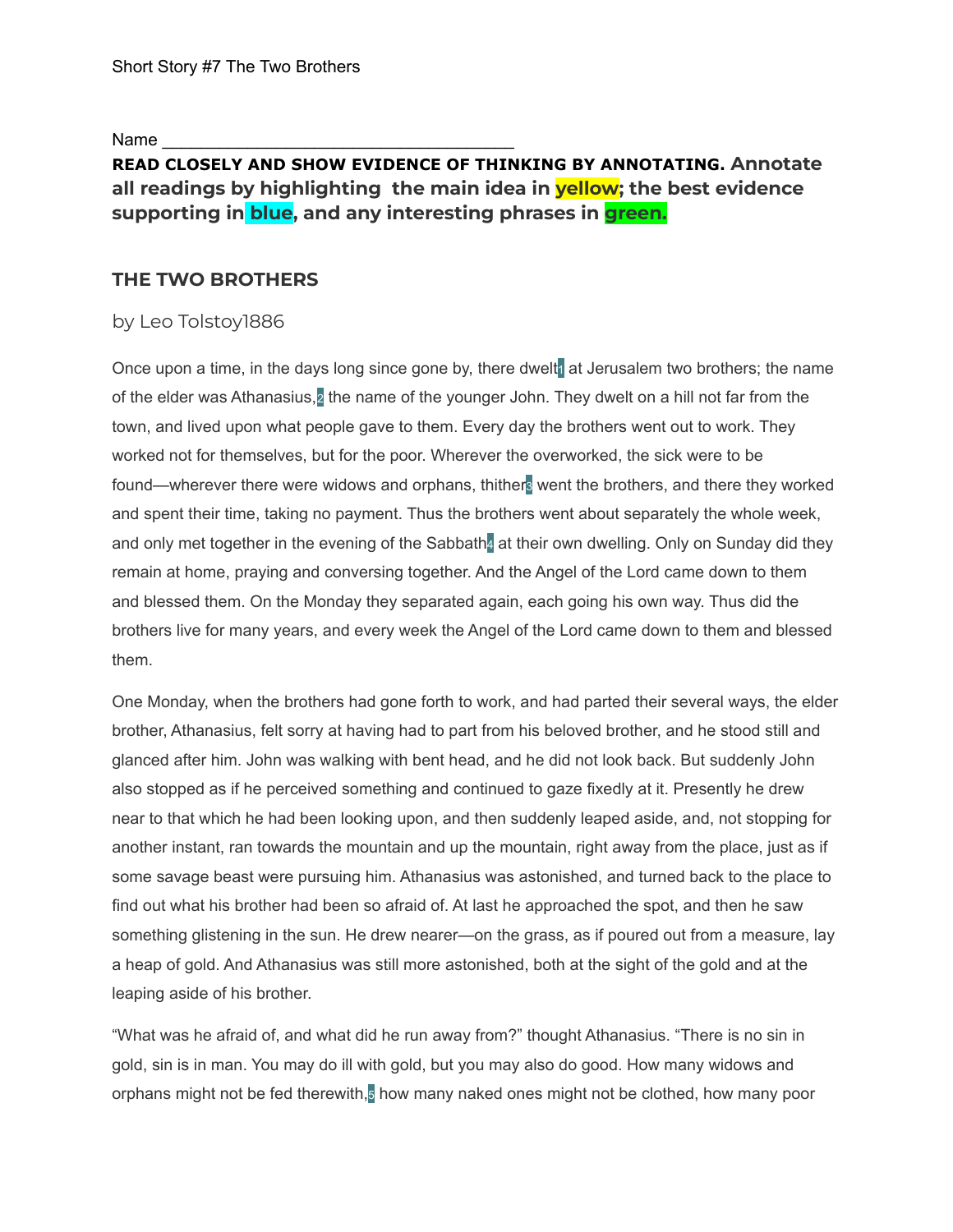#### Short Story #7 The Two Brothers

and sick might not be cared for and cured by means of this gold? Now, indeed, we ministers to people, but our ministration is but little, because our power is small, and with this gold we might minister to people much more than we do now." Thus thought Athanasius, and would have said so to his brother, but John was by this time out of hearing, and looked no bigger than a cockchafer<sub>7</sub> on the further mountain.

And Athanasius took off his garment, shovelled as much gold into it as he was able to carry, threw it over his shoulder, and went into the town. He went to an inn, gave the gold to the innkeeper, and then went off to fetch the rest of it. And when he had brought in all the gold he went to the merchants, bought land in that town, bought stones, wood, hired labourers, and set about building three houses. And Athanasius abode $\frac{1}{8}$  in the town three months, and built the three houses in that town; one of the houses was an asylum<sup>o</sup> for widows and orphans, the second house was a hospital for the sick, the third house was a hospice for the poor and for pilgrims. And Athanasius sought him out three God-fearing elders, and the first elder he placed over the refuge, the second over the hospital, and the third over the hospice for pilgrims. And Athanasius had three thousand gold pieces still left. And he gave a thousand to each of the elders that they might have wherewith<sup>10</sup> to distribute among the poor. And all three houses began to be filled with people, and the people began to praise Athanasius for all that he had done. And Athanasius rejoiced thereat, 11 so that he had no desire to depart from the town. But Athanasius loved his brother, and, taking leave of the people, and not keeping for himself a single coin of all this money, he went back to his dwelling in the selfsame<sup>12</sup> old garment in which he had come to town.

Athanasius was drawing near to his mountain, and he thought to himself: "My brother judged wrongly when he leaped aside from the gold and ran away from it. Haven't I done much better?"

And Athanasius had no sooner thought this than suddenly he beheld standing in his path the Angel who had been sent to bless them, but now looked threateningly upon him. And Athanasius was aghast<sub>13</sub> and could only say:

"Wherefore,14 my Lord?"

And the Angel opened his mouth and said:

"Depart from hence!15 Thou art not worthy to dwell with thy brother. That one leap aside of thy brother's was worth more than all that thou hast done with thy gold."

Athanasius began to talk of how many poor and how many pilgrims he had fed, and of how many orphans he had cared for.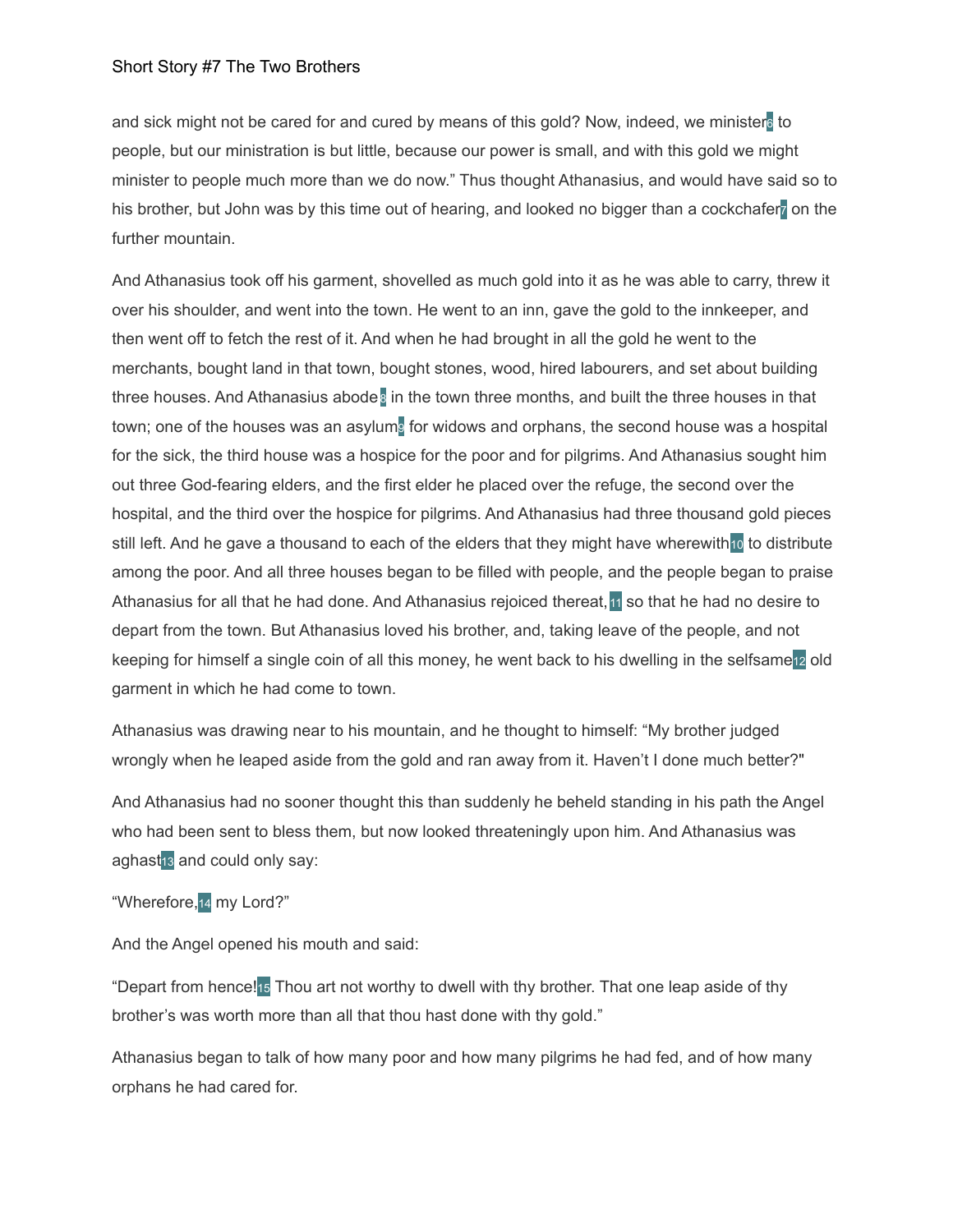## Short Story #7 The Two Brothers

And the Angel said to him:

"That same Devil who placed the gold there in order to corrupt thee, hath also put these big words into thy mouth.

And then the conscience of Athanasius upbraided<sub>16</sub> him, and he understood that what he had done was not done for God, and he wept and began to repent.<sup>17</sup>

Then the Angel stepped aside from the road, and left free for him the path in which John was already standing awaiting his brother. And from thenceforth<sub>18</sub> Athanasius yielded no more to the wiles<sup>19</sup> of the Devil who had strewn the gold in his path, and he understood that not by gold, but by good works only, could he render service to God and his fellow-man.

And the brethren dwelt together as before.

## **Notes**

All Definitions Footnotes

1. dwell *(verb) :* to live in or at a specified place

2. This character seems to be named after Athanasius, a renowned Christian theologian who is often considered one of the greatest champions of the Catholic faith.

- 3. to or toward that place
- 4. a day of religious observance and abstinence from work, kept by Jews from Friday evening to Saturday evening, and by most Christians on Sunday
- 5. with or in the thing mentioned
- 6. minister *(verb) :* attend to the needs of
- 7. a large brown European beetle that flies at dusk
- 8. resided
- 9. asylum *(noun) :* an institution offering shelter and support to people in need
- 10. with or by which
- 11. on account of or after that
- 12. exactly the same
- 13. aghast *(adjective) :* filled with horror or shock
- 14. for what reason
- 15. here
- 16. upbraid *(verb) :* to find fault with; to scold
- 17. repent *(verb) :* to feel sorry for or dissatisfied with something one has done
- 18. from that time or point onward
- 19. Wiles *(noun) :* tricks played on someone to try and make them believe something